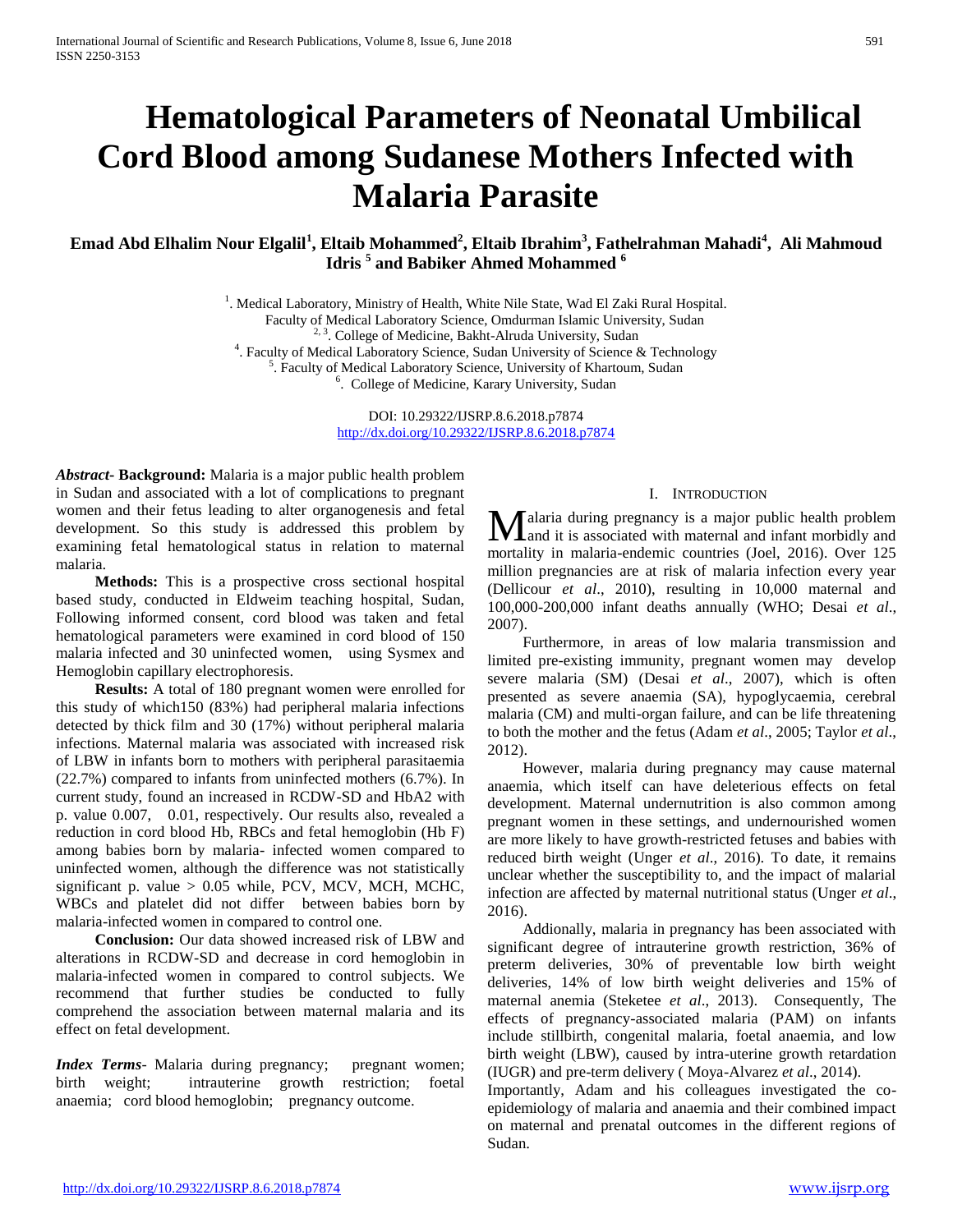The study shows 13.7% of antenatal attendants in New Halfa,Sudan had peripheral microscopically detected Plasmodium falciparum malaria, placental malaria (using histological examinations) was prevalent in 32.0-40% and 19.5% of parturient women in New Halfa and Gadarif Hospitals, respectively. Malaria was a risk factor for anaemia in New Halfa and for stillbirths in Omdurman Maternity Hospital ( Adam *et al*., 2011).

 Furthermore, malaria is thought to play a role in reduced cord blood hemoglobin concentration or fetal anemia through a combination of systemic and local effects. Systemic effects may be mediated through malaria-induced maternal anemia and local effects through placental malaria infection. While there is currently no agreement as to the main mechanisms mediating malaria-associated fetal anemia, severe or chronic infection and the associated cellular immune responses may result in the consumption of glucose and oxygen that would have gone to the fetus. Histopathologic studies of malaria-infected placenta have also found thickening of the cytotrophoblastic membranes which may interfere with nutrient transport to the fetus, subsequently leading to fetal anemia (Laar *et al*., 2013).

 The contributory role of maternal malaria infection in fetal anemia has been evaluated in a number of studies with varying results. A Malawian study found a higher prevalence of fetal anemia to be associated with increasing peripheral and placental parasite densities (Laar *et al.,* 2013). Other studies as done by Rumi et al., 2015 have found statistically significant connection between maternal anemia and fetal hemoglobin. Also, Adam et al., 2007 demonstrated that maternal anaemia is a risk factor for fetal anaemia. Relatively higher prevalence of fetal anemia was observed among babies born to malaria infected women, HIVinfected women and anemic women even though the differences were not statistically significant (Laar *et al*., 2013).

 In Sudan, women who become infected with *Plasmodium falciparum* during pregnancy have an increased risk of delivering low birth weight babies, abortion, stillbirth and maternal anaemia (Adam *et al*., 2005). Accordingly, there is significant interest in understanding how malaria influences fetal development and pregnancy outcome among Sudanese mothers.

## II. MATERIAL AND METHOD

## **Study Design and Subject**

 This is a prospective cross sectional hospital based study design that involve sample collection from 180 pregnant women who have live birth (either normal delivery or via C/S), the study conducted in Eldweim teaching hospital, Sudan. Permission and informed consent was taken in advance from mothers of each newborn or legal guardian, before enrolling any subject. Ethical approval was obtained from University of Khartoum ethical committee.

## **Inclusion criteria**

 Women who were infected with malaria parasite during second and third trimesters of their pregnancy were included in the study.

# **Exclusion criteria**

 Excluded from the study women with HIV positive or had hepatitis B, C infection, as well as those with multiple pregnancy, eclampsia or chronic disease such as liver, heart, kidney, hypertension and diabetes.

## **Collection of Blood Samples**

 A needle was inserted into the umbilical vein above the clamp and three milliliters of cord blood was collected in to  $K<sub>2</sub>EDTA$  vacationers, at the time of delivery for parasitological and haematological examination. Informative demographic data was collected with a predesigned questionnaire giving information about mother age, tribe, type of delivery as well as newborn sex and weight was recorded.

## **Parasitological Examination**

 Maternal and cord blood were examined for malaria parasite using microscope Thick and thin blood films were stained by Giemsa (10%) for ten minutes, and then washed in buffer water and left to dry and examined under oil objective for malaria parasite stage.

## **Haematological Examination**

 Complete Blood Count (CBC), haemoglobin estimation, platelet and lymphocyte were determined using an automated full counter (Auto Hematology Analyzer (BC-3000 Plus)), as well as, Hb F, Hb A and  $HbA_2$  were estimated using hemoglobin capillary electrophoresis (SEBIA hemoglobin capillary electrophoresis).

## **Statistical Analysis**

 Data of the study were analysis using SPSS for proportion, frequency, mean and standard deviations. A P- value of  $P < 0.05$ was used as indicator of statistical significance.

# III. RESULTS

 One hundred and fifty patients with clinical and laboratory evidence of malaria infection and thirty without peripheral malaria infections seen at Dr Eltaib Mohammed private clinic and Eldweim teaching hospital, were recruited into study. Table 1 Showed association between demographic and obstetric data of women infected with malaria parasite and control subjects. Our patient's population consisted of 41(23%) primigravidae and 139(77%) multigravidae, of these, 21(12%) were normally delivered and 159(88%) were delivered by C/S. Of the 150 pregnant women 43(29%) had malaria infection in second trimester and 107(71%) were infected in third trimester. The risk of LBW was increased in infants born to mothers with peripheral parasitaemia (22.7%) compared to infants from uninfected mothers (6.7%). Table 2 shows haematological parameters comparing between babies born by malaria-infected women and control subjects. The cord blood HBG, RBCs count and HBF were found to be decreased in women infected with malaria  $(13.97\pm0.97 \text{ g/dl} \text{ vs. } 14.42\pm0.42 \text{ g/dl}; 4.05\pm0.04\times10^{12}/l \text{ vs. }$  $4.18\pm0.06\times10^{12}$ /l;  $75.19\pm0.66\%$  vs.76.17 $\pm1.46\%$  respectively) compared to uninfected women, although the difference was not statistically significant ( $p > 0.05$ ). RCDW-SD was higher among patients (mean 72.22±6.23×fl) compared to control  $(68.84\pm5.76\times\text{f})$  with p value = .007. Similarly, HbA2 was also significantly higher among patients (mean .52  $\pm$ .23 %) compared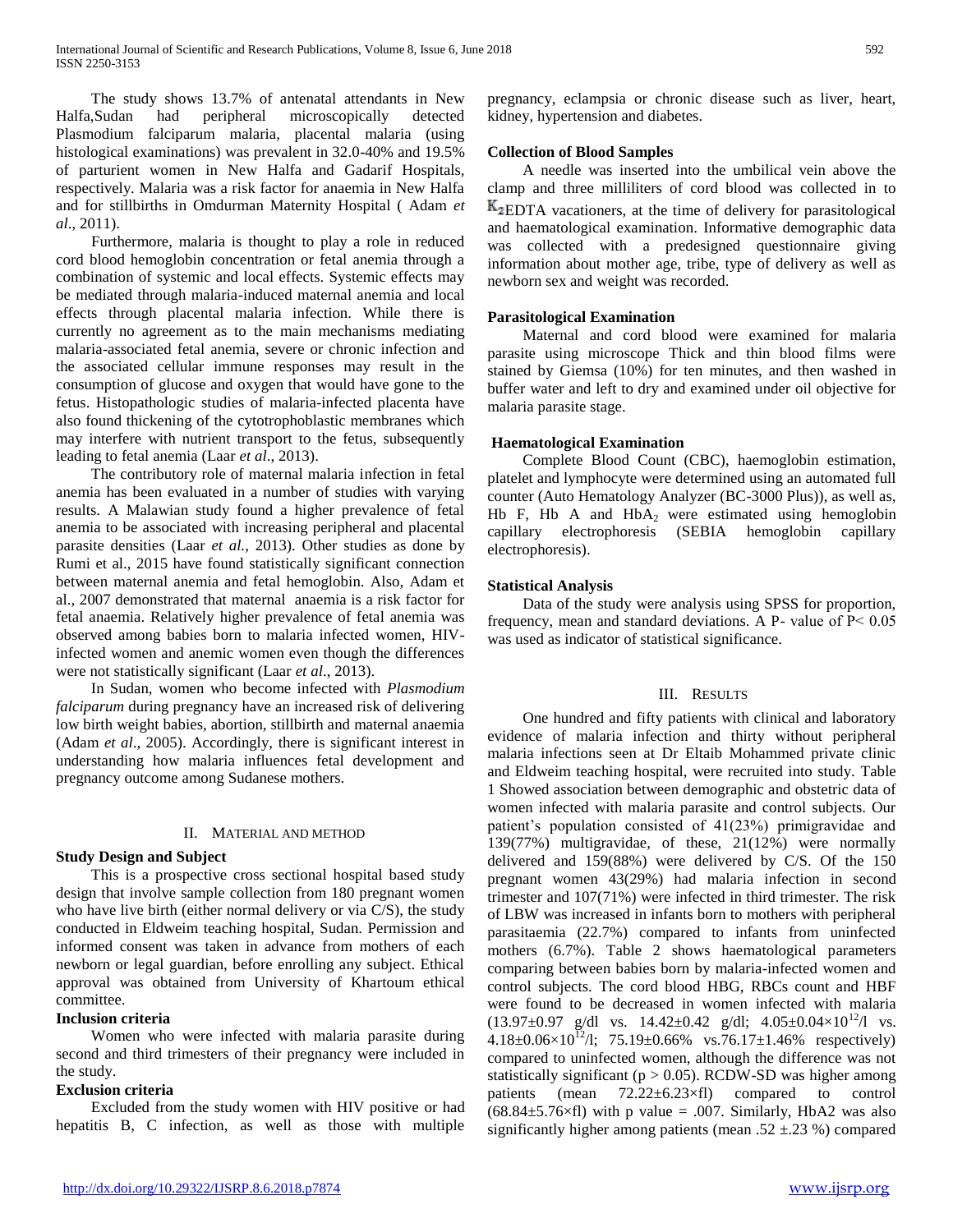to control ( mean .32  $\pm$ .20 %) with a significant p value= .011. Mean WBCs count were  $11.55 \pm 3.77 \times 10^9$ /l and  $11.85 \pm 4.13 \times 10^9$ /l for patients and control respectively with no statistically significant (p > 0.05) also, PCV, MCV, MCH, MCHC, WBCs

count, platelet count and HBA did not differ between babies born by malaria-infected women in compared to control subjects.

|  | Table 1: Frequency distribution of demographic data among infected and uninfected wemen |  |
|--|-----------------------------------------------------------------------------------------|--|
|  |                                                                                         |  |

|                    |                       |       | Malaria-infected $n=150$ |       | Malaria-uninfected n=30 |                                                  |  |
|--------------------|-----------------------|-------|--------------------------|-------|-------------------------|--------------------------------------------------|--|
|                    |                       | Count | Column N %               | Count | Column N %              | P-value of independence test<br>using chi-square |  |
| Parity             | Primigravidae         | 32    | 21.3%                    |       | 20.0%                   | .870                                             |  |
|                    | Multigravida          | 118   | 78.7%                    | 24    | 80.0%                   |                                                  |  |
| Delivery           | Labor                 | 18    | 12.0%                    |       | 10.0%                   | 1.000                                            |  |
|                    | Section               | 132   | 88.0%                    | 27    | 90.0%                   |                                                  |  |
| Baby gender        | Male                  | 74    | 49.3%                    | 15    | 50.0%                   | .947                                             |  |
|                    | Female                | 76    | 50.7%                    | 15    | 50.0%                   |                                                  |  |
| <b>Baby Weight</b> | Low                   | 34    | 22.7%                    |       | 6.7%                    | .064                                             |  |
|                    | Normal                | 116   | 77.3%                    | 28    | 93.3%                   | $OR = 4.1$                                       |  |
| Trimester          | In $2nd$ trimester    | 43    | 47%                      |       |                         |                                                  |  |
|                    | In $3^{rd}$ trimester | 107   | 71%                      |       |                         |                                                  |  |

 The table Showed that maternal malaria was associated with increased risk of LBW in infants born to mothers with malaria parasite (22.7%) compared to infants from uninfected mothers (6.7%).

| Variables                          | Malaria-infected $n=150$  | Malaria-uninfected $n=30$ | of<br>P-value<br>independent |
|------------------------------------|---------------------------|---------------------------|------------------------------|
|                                    | Mean $\pm$ Std. Deviation | Mean $\pm$ Std. Deviation | sample t-test                |
| $Hb$ (g/dl)                        | 13.97±1.60                | $14.42 \pm 1.08$          | .140                         |
| $HbF(\% )$                         | $75.19 \pm 8.04$          | $76.17 \pm 7.97$          | .542                         |
| HbA( %)                            | $23.23 \pm 7.96$          | $23.67 \pm 7.80$          | .795                         |
| $HbA2(\%)$                         | $.52 \pm .23$             | $.32 \pm .20$             | .011                         |
| $PCV(\% )$                         | 46.28±30.71               | 45.12±3.37                | .837                         |
| MCV(fl)                            | $108.40 \pm 5.90$         | 108.32±4.37               | .943                         |
| $\overline{\text{MCH}}(\text{pg})$ | $34.54 \pm 2.21$          | 34.36±1.43                | .674                         |
| MCHC(g/dl)                         | $31.88 \pm 2.00$          | $31.92 \pm .85$           | .898                         |
| $RBCs(10^{12}/1)$                  | $4.05 \pm .47$            | $4.18 \pm .34$            | .182                         |
| RCDW-CV%                           | $17.34 \pm 1.71$          | $16.97 \pm 1.43$          | .276                         |
| $RCDW-SD(f)$                       | $72.22 \pm 6.23$          | $68.84 \pm 5.76$          | .007                         |
| $WBCs(10^9/1)$                     | $11.55 \pm 3.77$          | $11.85 \pm 4.13$          | .691                         |
| $Lymphocyte(\% )$                  | 43.03±9.76                | 42.10±11.79               | .645                         |
| $Platelet(\% )$                    | 245.89±88.42              | 230.70±76.50              | .382                         |

# **Table 2: Mean ± standard deviation among infected and uninfected wemen**

 The table showed statistically significant increased in HbA2 and RCDW-SD in infants born to mothers with peripheral malaria parasite (p=0.011, 0.007 respectively) compared to control group.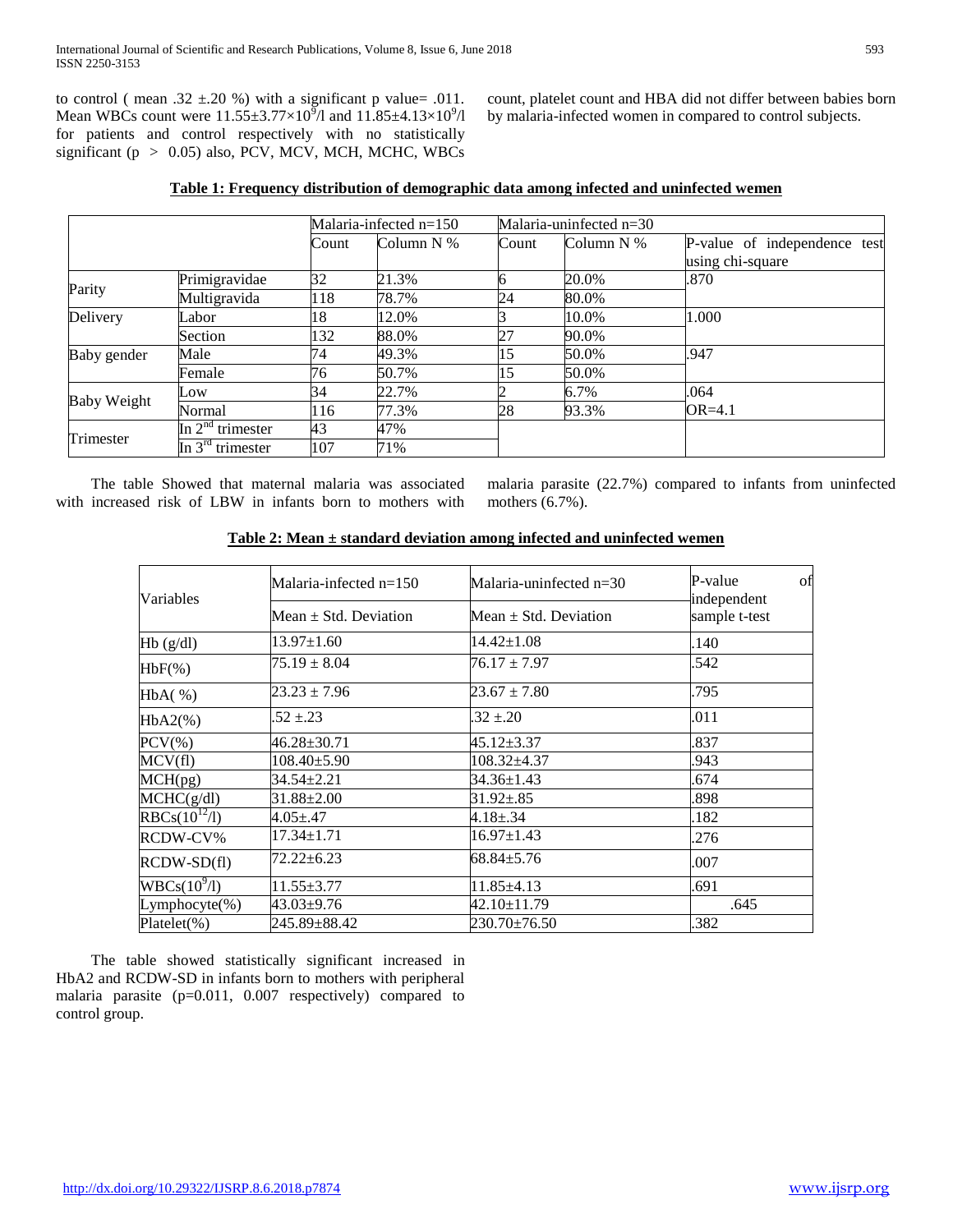

**P-value of two independent groups (.007)**





**P-value of two independent groups (.011)**

**Figure 2. Comparison between descriptive statistics (mean, standard deviation) of HbA2 between patient and control groups**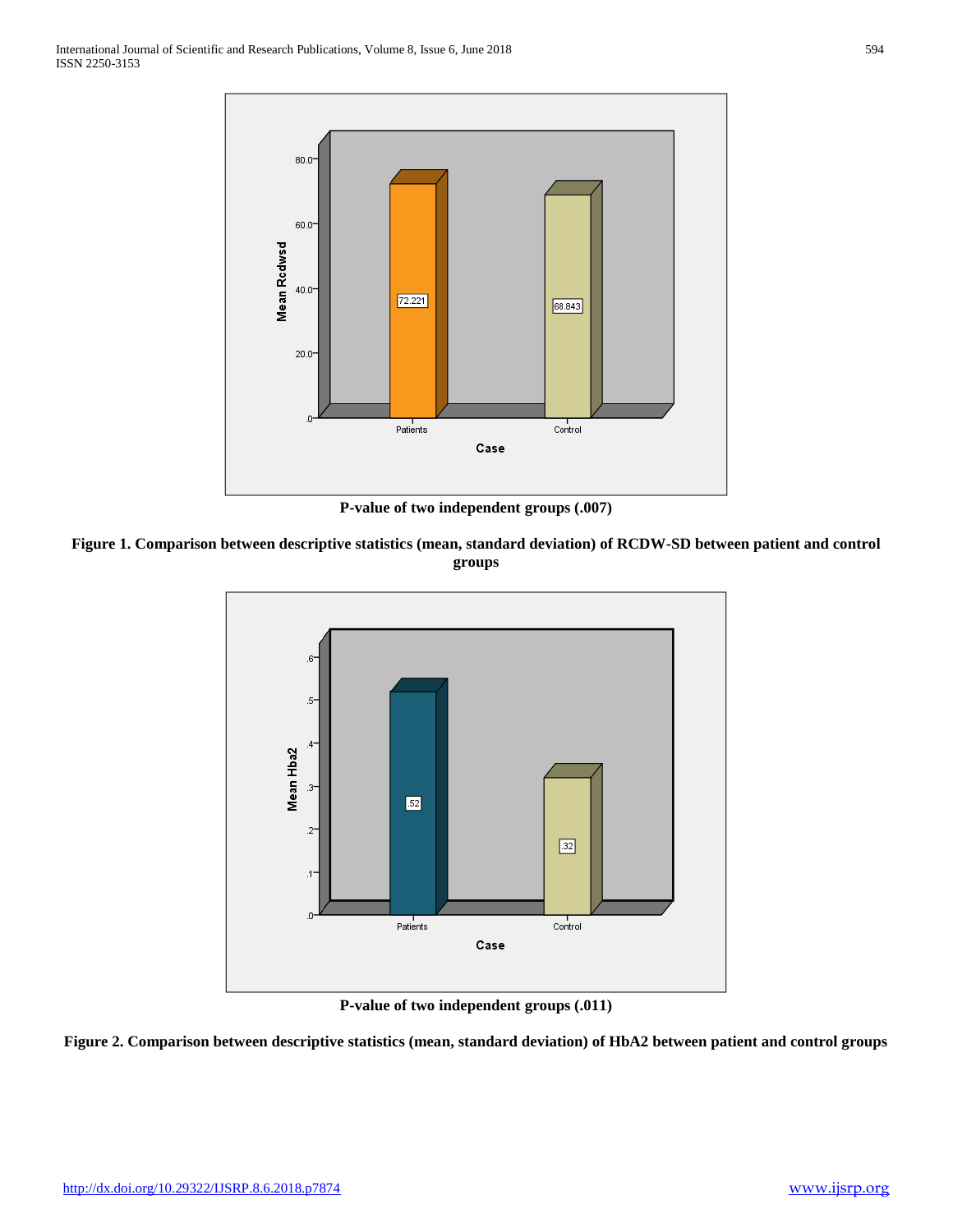#### IV. DISCUSSION

 Malaria during pregnancy adversely affects development and survival of fetus through low birth weight, maternal anemia and possibly abortion and stillbirth. So this study conducted to understand how malaria influences fetal development and pregnancy outcome via study infant's birth weight and cord blood haematological parameters.

 In our study, infants born to mothers with peripheral parasitaemia had increased risk of LBW (22.7%) compared to infants from uninfected mothers (6.7%). Likewise, Beaudrap *et al*.2013, reported birth weight was reduced in babies of mothers exposed to malaria in pregnancy compared with the malarianegative group. These findings were contrary to those results obtained from studies conducted in different areas in Sudan. A study conducted in Gadarif hospital demonstrated that placental malaria had no effects on birth weight (Salih *et al*[., 2011\)](file:///C:/Users/Emad/Desktop/paper%20one.docx%23ref-35). Another study conducted in Medani hospital showed that, placental malaria infections that were positive by histology were not associated with LBW while submicroscopic malaria infections (diagnosed by PCR) were significantly associated with LBW [\(Mohammed](file:///C:/Users/Emad/Desktop/paper%20one.docx%23ref-27) *et al*., 2013). Moreover, a study conducted in Rwanda by Rulisa *et al*. 2009, reported that newborn's birth weight was not directly influenced by maternal malaria.

 Interestingly, in this study, a significant haematological alteration in RCDW-SD was detected  $(72.22\pm0.5 \text{ vs. } 68.84\pm0.26;$  $p= 0.007$ , no surprisingly, anemia due to inadequate iron supply or folate lead to anisocytosis where the erythrocytes produced are smaller than average size and having a large size variation(Sazawal *et al*., 2014). additionally, poor nutrition, which contributes to inadequate intake of iron, folate and other micronutrients, is common in the geographic areas where these parasitic infections are prevalent, and may have an important role in the relationship of infections and anemia (McClure *et al*.,  $2014$ ), .

 In current study, cord blood HBG, RBCs count and HbF were found to be decreased in women infected with malaria  $(13.97\pm0.97$  vs.  $14.42\pm0.42$ ;  $4.05\pm0.04$  vs.  $4.18\pm0.06$ ;  $75.19\pm0.66$  vs.76.17 $\pm$ 1.46 respectively) compared to uninfected women, although the difference was not statistically significant, this finding is similar to the observation of Uneke, et al, 2008, we observed the prevalence of fetal anemia was higher among babies born by malaria infected mothers compared to those of the uninfected mothers, although the difference was not statistically significant (P>0.05). Furthermore, in most parts of the sub-Saharan Africa where malaria is endemic, cord hemoglobin levels have been described as lower-than-expected, and it was hypothesized to result from fetal immune activation to maternal malarial antigens (Uneke, *et al*, 2008). Recently, Rogawski and colleagues observed that malaria during pregnancy, decreases cord Hb and is a risk factor for fetal anemia in Malawi ( Rogawski *et al*., 2012). Another study done by Brabin 1992, suggested that foetal anaemia also resulted from maternal malaria during pregnancy ( [Abrams](https://www.ncbi.nlm.nih.gov/pubmed/?term=Abrams%20ET%5BAuthor%5D&cauthor=true&cauthor_uid=16122391)*, et al*., 2005). The reverse finding was reported by [Santen](https://www.ncbi.nlm.nih.gov/pubmed/?term=Van%20Santen%20S%5BAuthor%5D&cauthor=true&cauthor_uid=21212218) *et al.*, 2011 we observed no effect of placental malaria infection or maternal anemia on cord blood hemoglobin concentrations. This finding is agreement with a study conducted in Malawi that also found no significant effect of peripheral or placental malaria infection on cord-blood concentrations of hemoglobin (Abrams *et al*., 2005).

In this study HbA2 was significantly increase in infants born to mothers infected with malaria  $(p=0.01)$  compare to control subject, but HbA no effected. To the best of our knowledge, no other data are available on the influence of maternal malaria on neonatal cord blood HbA2 and HbA levels. Other haematological parameters, such as PCV, MCV, MCH, MCHC, WBCs and platelet count showed no significant differences (P>0.05) between two groups.

#### V. CONCLUSION

 In conclusion, maternal malaria is associated with increased risk of LBW and alteration infant's hematological parameters. These studies have suggested that alterations in RCDW-SD and decrease in cord hemoglobin level may be due to an influence of maternal malaria which may adversely affect pregnancy outcome.

### VI. RECOMMENDATION

 We recommend that further studies be conducted in White Nile State, Sudan to fully comprehend the effects of maternal malaria, fetal anaemia and under-nutrition on pregnancy outcome via study haematological parameters of the neonatal cord blood.

#### ACKNOWLEDGEMENT

 We would like to thank obstetricians who collaborated in the sample collection and my appreciation is extended to technologist and all staff of Eldweim teaching hospital for his valuable help.

#### **REFERENCES**

- [1] [Abrams,](https://www.ncbi.nlm.nih.gov/pubmed/?term=Abrams%20ET%5BAuthor%5D&cauthor=true&cauthor_uid=16122391) E.T., [Kwiek](https://www.ncbi.nlm.nih.gov/pubmed/?term=Kwiek%20JJ%5BAuthor%5D&cauthor=true&cauthor_uid=16122391) J.J., [Mwapasa,](https://www.ncbi.nlm.nih.gov/pubmed/?term=Mwapasa%20V%5BAuthor%5D&cauthor=true&cauthor_uid=16122391) V., [Kamwendo,](https://www.ncbi.nlm.nih.gov/pubmed/?term=Kamwendo%20DD%5BAuthor%5D&cauthor=true&cauthor_uid=16122391) D. D., [Tadesse,](https://www.ncbi.nlm.nih.gov/pubmed/?term=Tadesse%20E%5BAuthor%5D&cauthor=true&cauthor_uid=16122391) E., [Lema,](https://www.ncbi.nlm.nih.gov/pubmed/?term=Lema%20VM%5BAuthor%5D&cauthor=true&cauthor_uid=16122391) V.M., [Malcolm E Molyneux,](https://www.ncbi.nlm.nih.gov/pubmed/?term=Molyneux%20ME%5BAuthor%5D&cauthor=true&cauthor_uid=16122391) M.E., [Stephen J Rogerson,](https://www.ncbi.nlm.nih.gov/pubmed/?term=Rogerson%20SJ%5BAuthor%5D&cauthor=true&cauthor_uid=16122391) S.J., & [Meshnick](https://www.ncbi.nlm.nih.gov/pubmed/?term=Meshnick%20SR%5BAuthor%5D&cauthor=true&cauthor_uid=16122391) S.R. (2005). Malaria during pregnancy and foetal haematological status in Blantyre, Malawi. *[Malar J](https://www.ncbi.nlm.nih.gov/pmc/articles/PMC1232864/)*; 4: 39.
- [2] Adam.I., Khamis, A.H. & Elbashir, M.I. (2005). Prevalence and risk factors for Plasmodium falciparum malaria in pregnant women of eastern Sudan. *Malaria Journal*. doi:10.1186/1475-2875-4-18.
- [3] Adam. I., Babiker. S., Mohmmed. A.A., Salih. M.M., Martin. H., Paris. M.H & Zaki.Z.M (2007). Low in body mass index, anemia and poor perinatal outcome in a rural hospital in eastern Sudan. *Journal of tropical pediatrics*; 54(3): 202-204.
- [4] Adam, I., Elhassan, M.E., Haggaz, A. D., Haggaz, Ali, A. A., Gamal, K. & Adam, G. K. (2011). A perspective of the epidemiology of malaria and anaemia and their impact on maternal and perinatal outcomes in Sudan*. J Infect Dev Ctries*, 5(2): pp83-87.
- [5] Beaudrap, P.D., Turyakira, E, White, L., J, Nabasumba, C., Tumwebaze, B Muehlenbachs, A., Guérin, P. J., Boum, Y, McGready, R & Piola, P (2013). Impact of malaria during pregnancy on pregnancy outcomes in a Ugandan prospectivecohort with intensive malaria screening and prompt treatment. *Malaria Journal*2013**12**:139 **DOI:**  10.1186/1475-2875-12-139
- [6] Cassady C.I., Mehollin-Ray A.R., Olutoye O.O & Cass D.L. (2011). Jugular Vein Hypoplasia Can Preclude Extracorporeal Membrane Oxygenation Cannulation in the